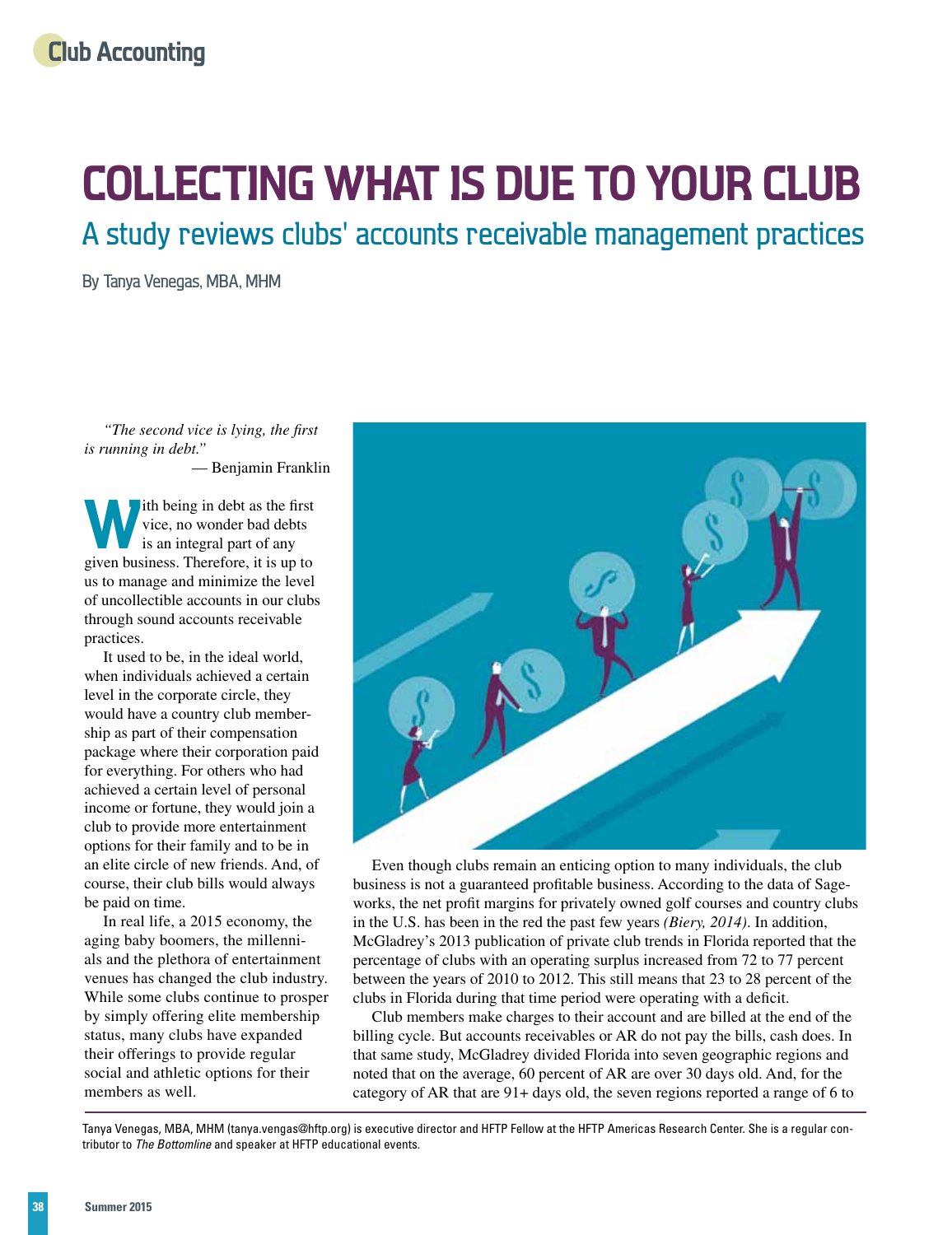24 percent; and we all know the difficulty of recovering bad debts that are over 90 days old *(McGladrey, 2013)*. While there are plenty of technologies that can assist club executives to manage accounts receivables and their collections, these technologies also offer many other functionalities *(Lipsitt, 2006)* and whether they are used to their fullest in clubs is somewhat questionable.

Therefore, in April 2015, the HFTP Americas Research Center surveyed club members of HFTP on their AR practices. The survey was distributed via e-mail to all club members of HFTP who had previously agreed to receive e-mail correspondence from HFTP. In total 3,896 survey invites were distributed, resulting in 180 responses. Overall, this provided a 5 percent response rate.

#### **The Club Profile**

The respondents are mainly from full-service country clubs (58.7 percent). Yacht clubs (8.9 percent) and golf only clubs (7.8 percent) are the next two highest responding groups, closely followed by city/athletic clubs (6.1 percent) and community association or CIRA clubs (5 percent). Figure 1 (right) summarizes the various classifications. The vast majority are privately held clubs (91.6 percent), with the rest being semi-private (5.1 percent), public, daily fee, municipal or others (3.3 percent). In addition, 78.4 percent are not-for-profit (51.7 percent tax exempt, and 26.7 percent taxable) versus 21.6 percent for profit.

HFTP is indeed a global organization. Of the respondents, 93.2 percent are from the United States, and the other 6.8 percent are from Canada (2.8 percent), Barbados, China, India, Macao, Nigeria, Seychelles and Turkey. The location of all the U.S. clubs can be seen in Figure 2 (right) with the South Atlantic, Pacific and Mid-Atlantic regions constituting 74 percent of all U.S. responses.

On average, respondents to this survey worked at clubs with 942 members. This number is impacted by respondents at larger clubs which skews the average upward. In order to better understand the distribution, respondents were grouped into categories at intervals of 500 members with the distribution noted in Table 1 (below). The 501 to 1,000 member grouping accounted for 45.2 percent

## **RESPONDENT PROFILE**

#### **Figure 1. Club Classification**



**Figure 2. Location: U.S. Regions**



#### **Table 1. The Membership**

| <b>Size of Clubs by</b><br><b>Membership</b> |       |  | <b>Age of Members</b> |
|----------------------------------------------|-------|--|-----------------------|
| <b>Members</b>                               |       |  | Age                   |
| < 500                                        | 32.2% |  | Under 40              |
| $501 - 1,000$                                | 45.2% |  | $41 - 50$             |
| $1,001 - 1,500$                              | 14.4% |  | $51 - 60$             |
| Over 1,500                                   | 8.2%  |  | $61 - 70$             |
|                                              |       |  |                       |

| able 1. The Membership                       |       |  |                       |       |  |  |  |
|----------------------------------------------|-------|--|-----------------------|-------|--|--|--|
| <b>Size of Clubs by</b><br><b>Membership</b> |       |  | <b>Age of Members</b> |       |  |  |  |
| <b>Members</b>                               |       |  | Age                   |       |  |  |  |
| $500$                                        | 32.2% |  | Under 40              | 2.7%  |  |  |  |
| $501 - 1,000$                                | 45.2% |  | $41 - 50$             | 16.3% |  |  |  |
| $1,001 - 1,500$                              | 14.4% |  | $51 - 60$             | 45.6% |  |  |  |
| Over 1,500                                   | 8.2%  |  | $61 - 70$             | 24.5% |  |  |  |
|                                              |       |  | Over <sub>70</sub>    | 10.9% |  |  |  |

#### **Table 2. About the Staff**

| <b>Titles</b>          |       | <b>Highest Ranking Accounting</b><br><b>Personnel</b> |       |  |
|------------------------|-------|-------------------------------------------------------|-------|--|
| Controller             | 61.5% | Controller                                            | 69.3% |  |
| <b>Asst Controller</b> | 10.6% | Dir of Finance                                        | 14.2% |  |
| Dir of Finance         | 9.5%  | CF <sub>0</sub>                                       | 10.8% |  |
| <b>Accounting Mgr</b>  | 7.3%  | <b>Accounting Mgr</b>                                 | 2.8%  |  |
| <b>CFO</b>             | 5.0%  | <b>Asst Controller</b>                                | 0.6%  |  |
| Others                 | 6.1%  | <b>Others</b>                                         | 2.3%  |  |
|                        |       |                                                       |       |  |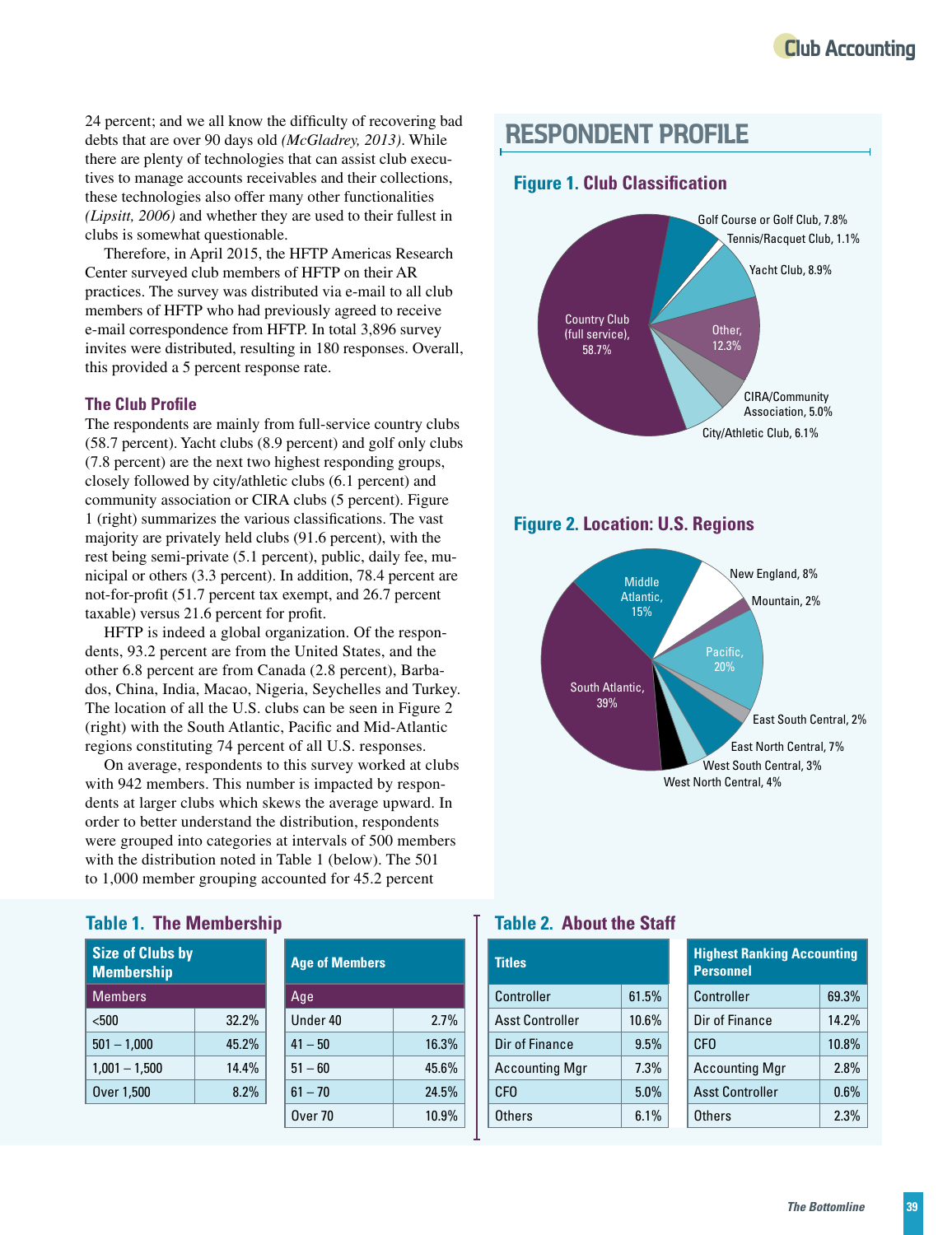## **Club Accounting**

of responses and is the most common size, followed by less than 500 members (32.3 percent). The members themselves are mature *(Table 1, page 39)*, with an average age of 58.7 years, and the majority in the 51 to 60 age group (45.6 percent). The second largest age group ranged from 61 to 70 years (24.5 percent), followed by 41 to 50 years (16.3 percent) and over 70 years (10.9 percent). As expected, those under 40 years of age accounted for the smallest percentage at 2.7 percent. The key to the future of clubs will be to attract this younger age group and convert them into members.

#### **The Accounting/Finance Staff**

As seen in Table 2 *(page 39)*, the majority of respondents of this survey hold the title of controller (61.5 percent), and that is also the most common highest-ranking title in the accounting/finance department of the clubs (69.3 percent) surveyed. The titles of those listed in the Other category for the highest ranking position included: accountant, financial manager, consulting controller and accounting associate. The average number of full-time accounting staff is 5.2, the average number of employees under the supervision of the respondent is 2.3, and the average number of years employees have been employed in the accounting department is 9.9 years.

#### **Follow the Money Trail**

To assess the AR topic in detail, the questions asked in the survey are divided into five major areas: management of AR, technology associated with AR, payment methods, credit card policies and reciprocal charges.

**1) HOW IS AR MANAGED?** To start, the clubs are asked about the management of their AR, beginning with whether written polices are in place for a number of accounting and finance procedures. Figure 3 *(right)* shows that written procedures are most commonly found for AR (which is great news for this study); and yet, it is only reporting in at 78.6 percent, leaving 21.4 percent of the respondents not having any written procedures to follow. The area of Receiving is the worst offender with less than half of clubs having a set of written procedures. Perhaps this is an opportunity for improvement for clubs. Having set and clearly communicated policies will always help.

When asked about members' accounts, while it is good news that 95.1 percent of the members' accounts are in good standing, the bad news is that 4.9 percent are not. This number, nearly 5 percent, may be a total loss if not managed properly. In fact, a surprising 20.4 percent or one-fifth of the clubs said they did encounter challenges collecting from their members. While the clear majority of the clubs (95.5 percent) try to perform this difficult task and conduct all AR functions in house, 4.5 percent of the clubs outsourced some portion of the AR functions.

**What happens when the members do not pay?** Figure 4 *(right)* shows the various methods clubs employ to col-

#### **Figure 3. Written Procedures**





#### **Figure 4. Collection Methods**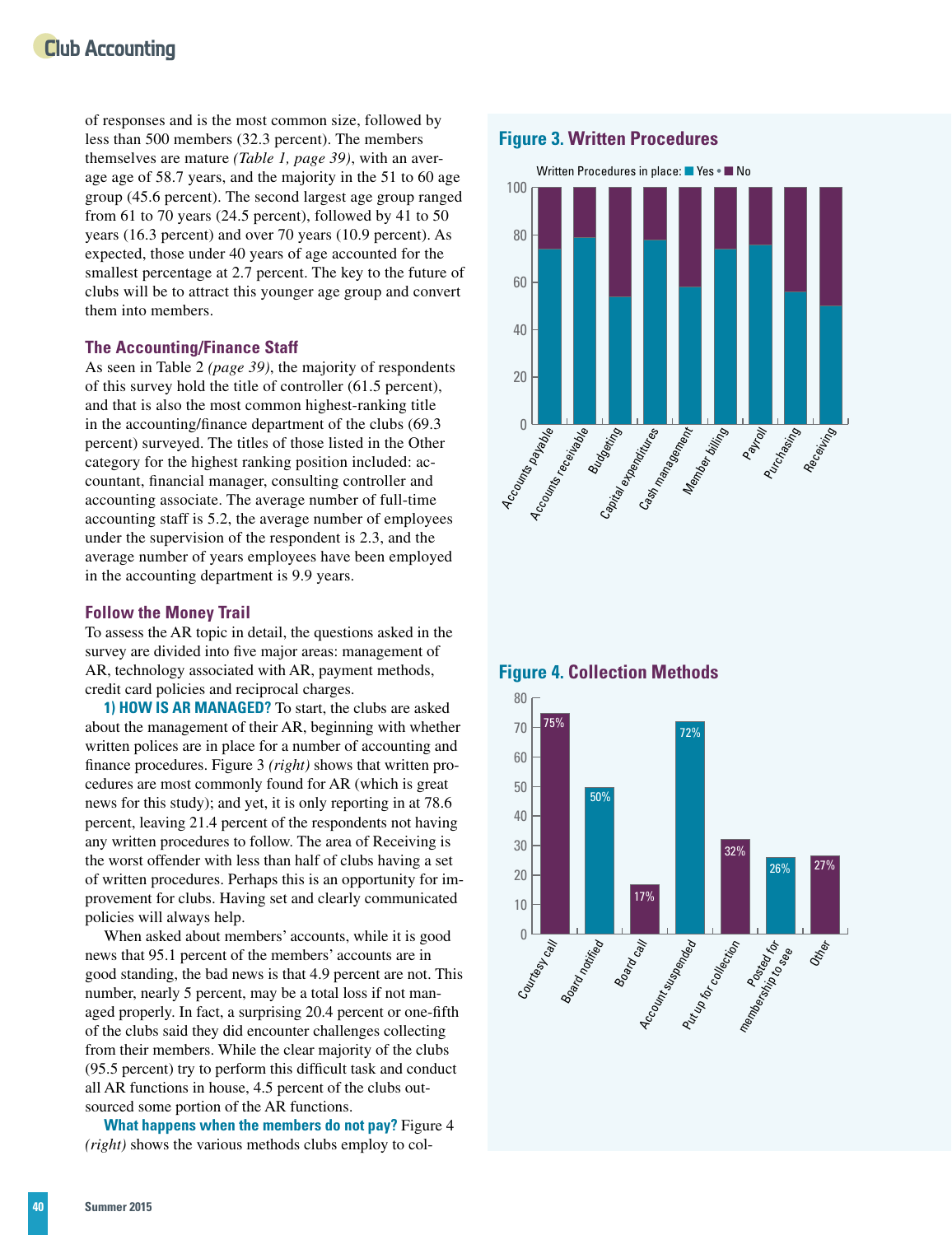## **Club Accounting**



**Measurement Average** 2013 Year End Accounts Receivable **\$666,634** 2014 Year End Accounts Receivable **1998** S632.597 2014 Charge or Credit Sales **\$3,093,748** 2014 Bade Debt Expense **\$22,165** 2014 Total Club Revenues **\$7,614,720** 

#### **Figure 5. Calculating AR Stats**

**Table 3. Accounting Data**

**Ratios**

## Accounts Receivable Turnover 17.4 Average Collection Period **74.5 days** Bad Debt to Accounts Receivables 1988 1% Bad Debt to Credit Sales 13.2% Social Media **Figure 6. Members and Technology Use**



lect their AR. From making courtesy calls to suspending the members' accounts, from sending past due letters and e-mails, reminders and notifications from the general manager to engaging an attorney, clubs are using multiple means to work with their members. These techniques used by the clubs should not be a surprise to the members as 45.8 percent of the clubs stated that the above collection attempt methods are listed in the membership agreements. Another 33.1 percent stated that some, but not all, methods used are stated in the membership agreements as well.

It seems if one has a problem in collection, one may want to further manage the issue. So, when asked what accounts receivables statistics are calculated for the club and how often they are calculated, most clubs only use aging consistently and still, over 20 percent of the clubs do not even do an aging table for their AR *(Figure 5, left)*.

Therefore, we asked the clubs for certain raw data such as year-end accounts receivables, charge or credit sales, bad debt expense and total club revenues *(Table 3, left)*. Overall, 79 clubs provided data on club revenues which averaged to \$7,614,720. In addition, 38 of these respondents also provided data on total credit sales which averaged \$3,093,748 or 54.6 percent of their overall revenues.

Using the information provided, we can calculate AR statistics in order to gauge if AR and its collection are serious issues for clubs. On average, the clubs responding to this survey indicated that they have an average AR turnover of 17.4 times per year. According to the *Uniform System of Financial Reporting for Clubs (USFRC)* the AR turnover is calculated by dividing total revenue by average accounts receivable. In addition to AR turnover, the *USFRC* also defines the average collection period. This calculation is made by dividing the days in the year by the accounts receivable turnover. For this group of clubs, the average collection period is 74.5 days, indicating that it takes nearly 75 days to collect the average accounts receivable.

**2) CAN TECHNOLOGY HELP?** Indeed, in today's world, everything is connected to technology somehow. So, perhaps, clubs can also use technology to help with the AR opportunity. Again, every dollar the club can collect, the better. Although, it may be unanticipated that 60.8 percent of the clubs admitted they did not feel they were fully using their accounting systems and all the capabilities that come with the systems. This large number also points to untapped opportunities on which clubs may want to capitalize.

**Technology and Billing.** Indeed, club members are using technology more *(Figure 6, left)*. The dark teal sections in Figure 6 correspond to clubs that believe over 76 percent or over three-quarters of their members are using that specific technology. On the other hand, the purple sections at the beginning of the bars indicate the percentage of clubs where the respondents believe less than 25 percent of their members are using that specific technology. For example,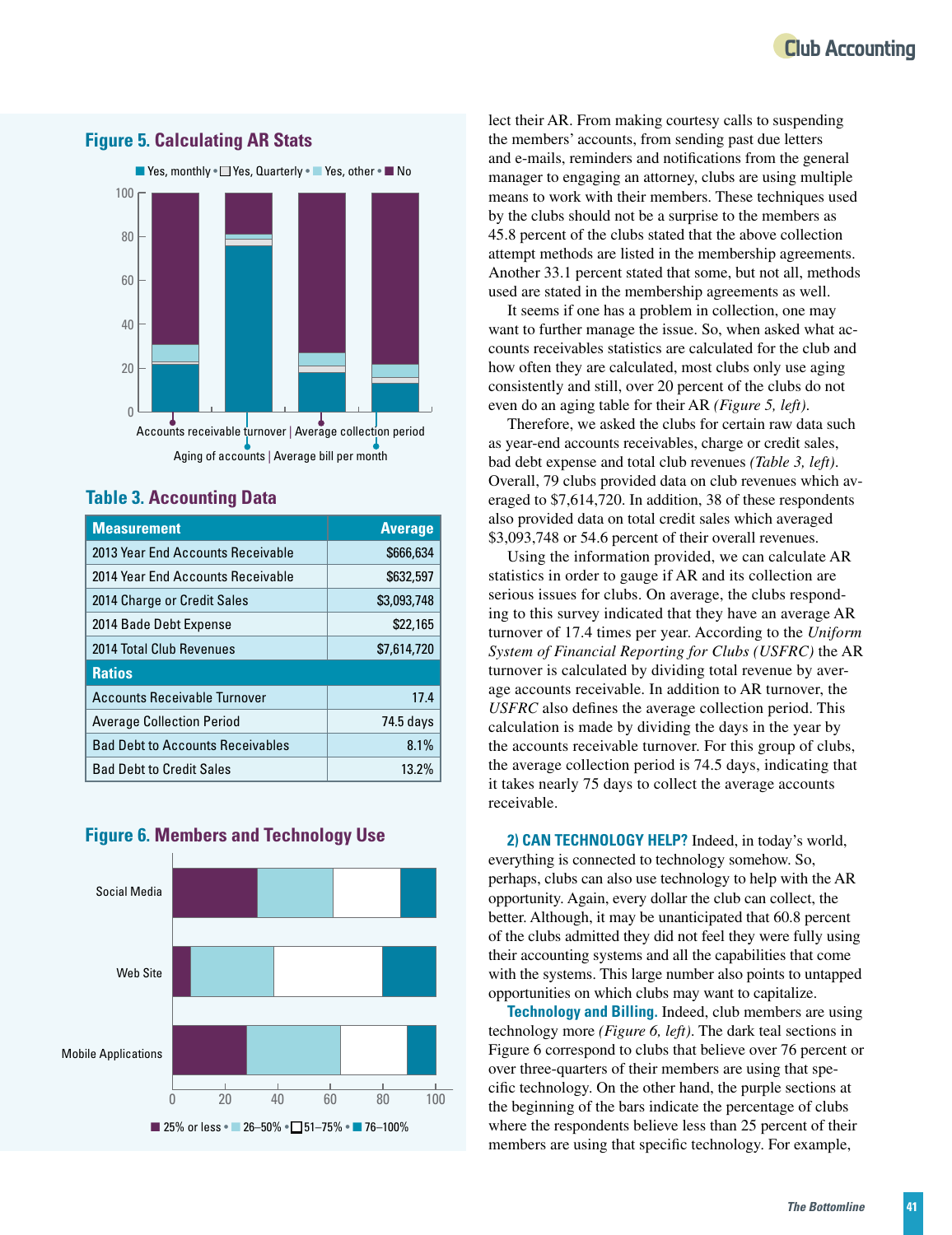### **Club Accounting**

the members of the clubs in this survey used web sites the most, as only 6.8 percent of the responding clubs reported at the 25 percent or less usage category. Social media edged out mobile applications only by a small margin of 3.95 percent (32.2 to 28.3 percent).

**Sending Monthly Statements: Time and Process.** With this technology usage pattern, clubs are covering all bases in that when sending out monthly statements, 95.3 percent of the clubs said they sent out an electronic bill via e-mail, while another 68.6 percent sent out hard copies. This totaled to more than 100 percent because some clubs sent both versions. On the average, it takes our respondents 1.71 days to prepare and send members' statements. This processing time includes running reports, printing them, stuffing envelopes or organizing the bill in e-format for e-mails. The range stretches from a minimum of 0.25 or a quarter of a day to the highest number reported of seven days. In addition, 70.5 percent of the clubs stated they ran only one single batch for membership statements while the balance of 29.5 percent ran two or multiple batches. A few did explain they had to run two batches as one is for regular mail and the second one is for e-mail.

**Using the Web Site.** A good number of clubs are also posting the statements and the transactions on the club's web site. Figure 7 *(right)* details the frequency of transaction updates.

With regard to the actual software used for accounting, 132 of the 179 respondents provided information on which brand of accounting software they use. Figure 8 *(right)* shows that Jonas has the market cornered at 43.2 percent with a distant second place occupied by Clubsystems Group at 17.4 percent, and a close third and fourth from NorthStar (12.9 percent) and ClubSoft (12.1 percent).

**3) IS OUR COLLECTION METHOD OPTIMAL?** We know that our members use the clubs' web sites and we also post and update account details on the web site. When it comes to payment, only 57.6 percent of the clubs in this survey accept payment online. If 95.3 percent of the respondents send out e-bills, why is it that only 57.6 percent will accept payment online? Again, this is one area that clubs may want to consider. Consumers in general are making purchases and payments online. Mobile payments made via an app on a smart watch, smart phone or a tablet is gaining momentum. The easier it is for our members to click and pay, the quicker we can collect the AR. Better yet, have members opt into a direct payment or auto draft program where the monthly bill will be collected directly from their bank accounts or credit cards.

Indeed, auto draft via bank accounts or credit cards are what businesses prefer, as money is collected directly. But what is the preference of our members? Our clubs were asked to indicate the approximate percentage of how payments are made via the various methods, and each club responded with all methods totaling to 100 percent. How-







ever, as different clubs have members who prefer different methods of payment, while the percentages of each club total to 100 percent, the average of all the respondents would not. Therefore, in order of members' preference, paying by check is the top choice with over 70.7 percent, followed by auto draft via bank at 24.7 percent. Auto draft via credit card and payment through credit card came in next at 12.9 percent and 12.1 percent respectively. Some members also use debit cards to settle their monthly charges (2.3 percent).

**4) CREDIT CARDS: FRIENDS OR FOE?** Credit card is an integral part of our daily lives as we use credit cards for most of our transactions. However, only a mere 25 percent of respondents settle their AR using credit cards via auto draft or direct payment. Why? Well, first, it appears that not all clubs allow all services to be charged on a credit card. Figure 9 *(above right)* summarizes the items/services that clubs will allow members to use credit cards for. A growing